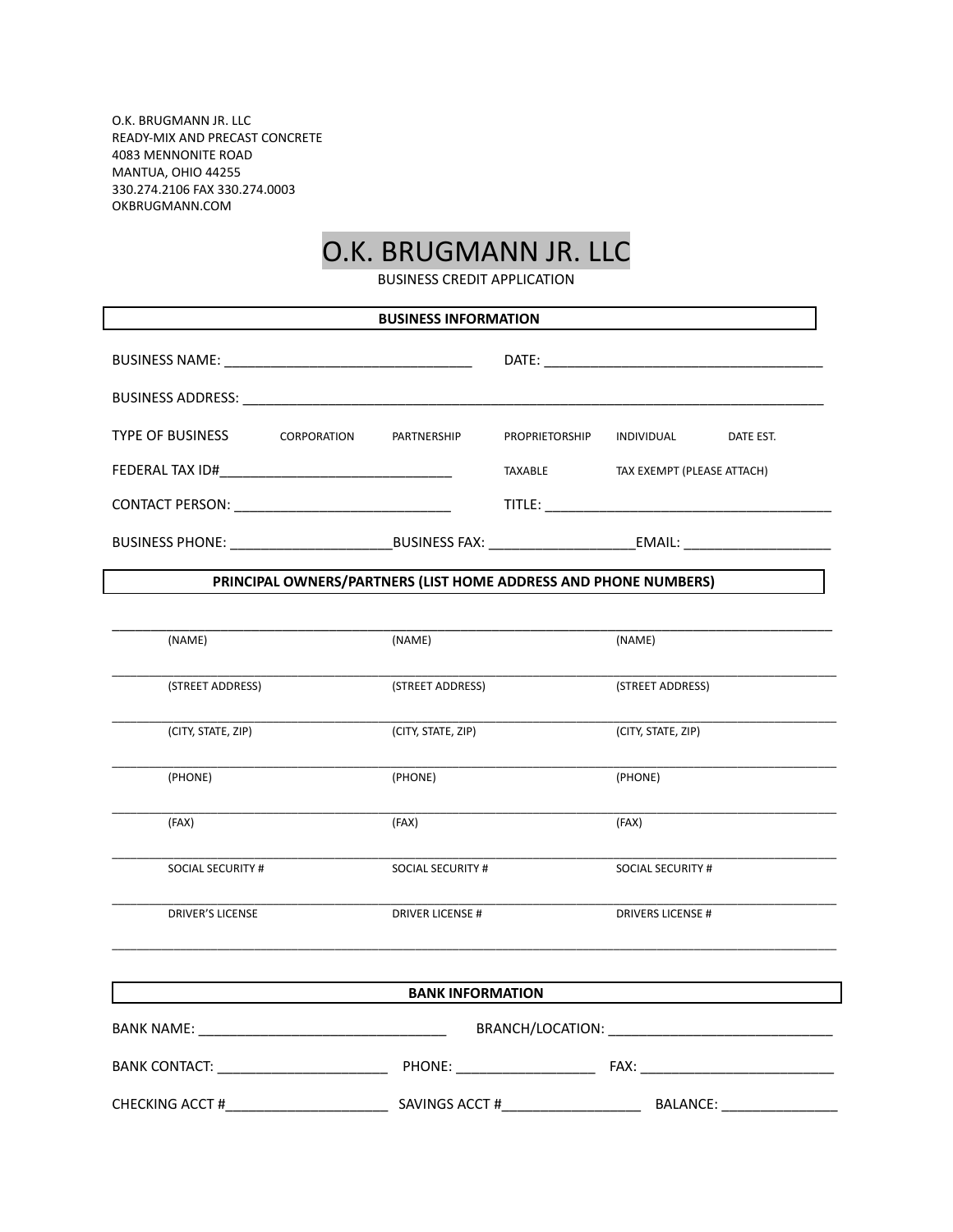## DO YOU HAVE BUSINESS LINE OF CREDIT \_\_\_ YES \_\_\_ NO IF YES, CREDIT AMOUNT/LIMIT \$\_\_\_\_\_\_\_\_\_\_\_\_\_\_\_\_\_\_\_

| (NAME)<br>(STREET ADDRESS)<br>(CITY, STATE, ZIP)<br>(PHONE)                | (NAME)<br>(STREET ADDRESS)<br>(CITY, STATE, ZIP)                                                   |
|----------------------------------------------------------------------------|----------------------------------------------------------------------------------------------------|
|                                                                            |                                                                                                    |
|                                                                            |                                                                                                    |
|                                                                            |                                                                                                    |
|                                                                            | (PHONE)                                                                                            |
| (FAX)                                                                      | (FAX)                                                                                              |
| LIST ANY PENDING LAWSUITS AGAINST COMPANY:                                 |                                                                                                    |
|                                                                            | WITHIN THE LAST YEAR HAS THE APPLICANT, OR PRINCIPAL OWNER(S) OF APPLICANT, FILED A PETITION UNDER |
|                                                                            |                                                                                                    |
| EQUIPMENT, INVENTORY, OR RECEIVABLES? PLEASE IDENTIFY HOLDER AND SECURITY. | DOES ANY LENDER OR SUPPLIER HOLD A BLANKET MORTGAGE, LIEN OR ANY SECURITY AGREEMENT COVERING       |
|                                                                            |                                                                                                    |
|                                                                            | WHAT AMOUNT OF CREDIT ARE YOU REQUESTING?                                                          |

APPLICANT'S SIGNATURE ATTESTS ALL STATEMENTS CONTAINED HEREIN ARE TRUE AND COMPLETE TO THE BEST OF HIS/HER KNOWLEDGE. APPLICANT AGREES TO BE BOUND BY OUR TERMS OF PAYMENT, INCLUDING THE MONTHLY SERVICE CHARGE AMOUNT INI EFFECT ON DELINQUENT BALANCES. APPLICANT AUTHORIZES CREDIT INVESTIGATIONS PRIOR TO, OR DURING THE ENTIRE TERM OF ANY CREDIT RELATIONSHIP.

| SIGNATURE        | <b>TITLE</b> | <b>DATE</b> |  |
|------------------|--------------|-------------|--|
|                  |              |             |  |
| <b>SIGNATURE</b> | <b>TITLE</b> | <b>DATE</b> |  |